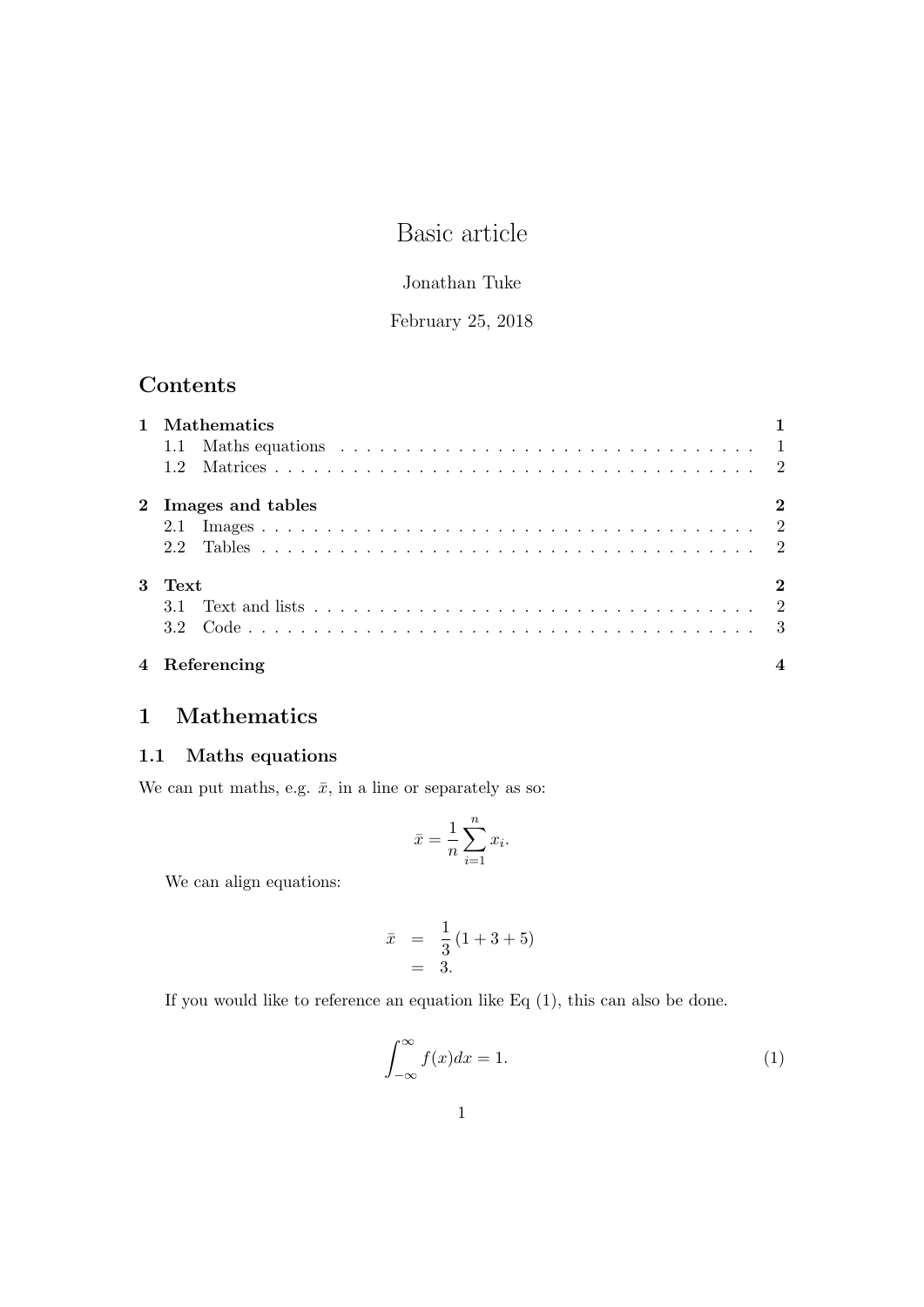We can also align equations to include comments as so:

$$
P(X \le x \cap Y \le y) = P(X \le x)P(Y \le y)
$$
 by independence  

$$
= \int_{-\infty}^{x} f(x)dx \int_{-\infty}^{y} f(y)dy.
$$

#### 1.2 Matrices

This is a matrix:

$$
\begin{bmatrix} 1 & 2 & 3 \\ 4 & 5 & 6 \end{bmatrix}
$$

and so is this

$$
\begin{pmatrix} x_{11} & x_{12} & \dots & x_{1n} \\ x_{21} & x_{22} & \dots & x_{2n} \\ \vdots & \vdots & \dots & \vdots \\ x_{n1} & x_{n2} & \dots & x_{nn} \end{pmatrix}
$$

## 2 Images and tables

#### 2.1 Images

The scatter plot is in Figure 1

#### 2.2 Tables

The five number summary is shown in Table 1.

Table 1: Five number summary.

|  | Median | $L_{\mathcal{D}}$ | ax |
|--|--------|-------------------|----|
|  |        |                   |    |

### 3 Text

#### 3.1 Text and lists

A spectre is haunting Europe – the spectre of communism. All the powers of old Europe have entered into a holy alliance to exorcise this spectre: Pope and Tsar, Metternich and Guizot, French Radicals and German police-spies.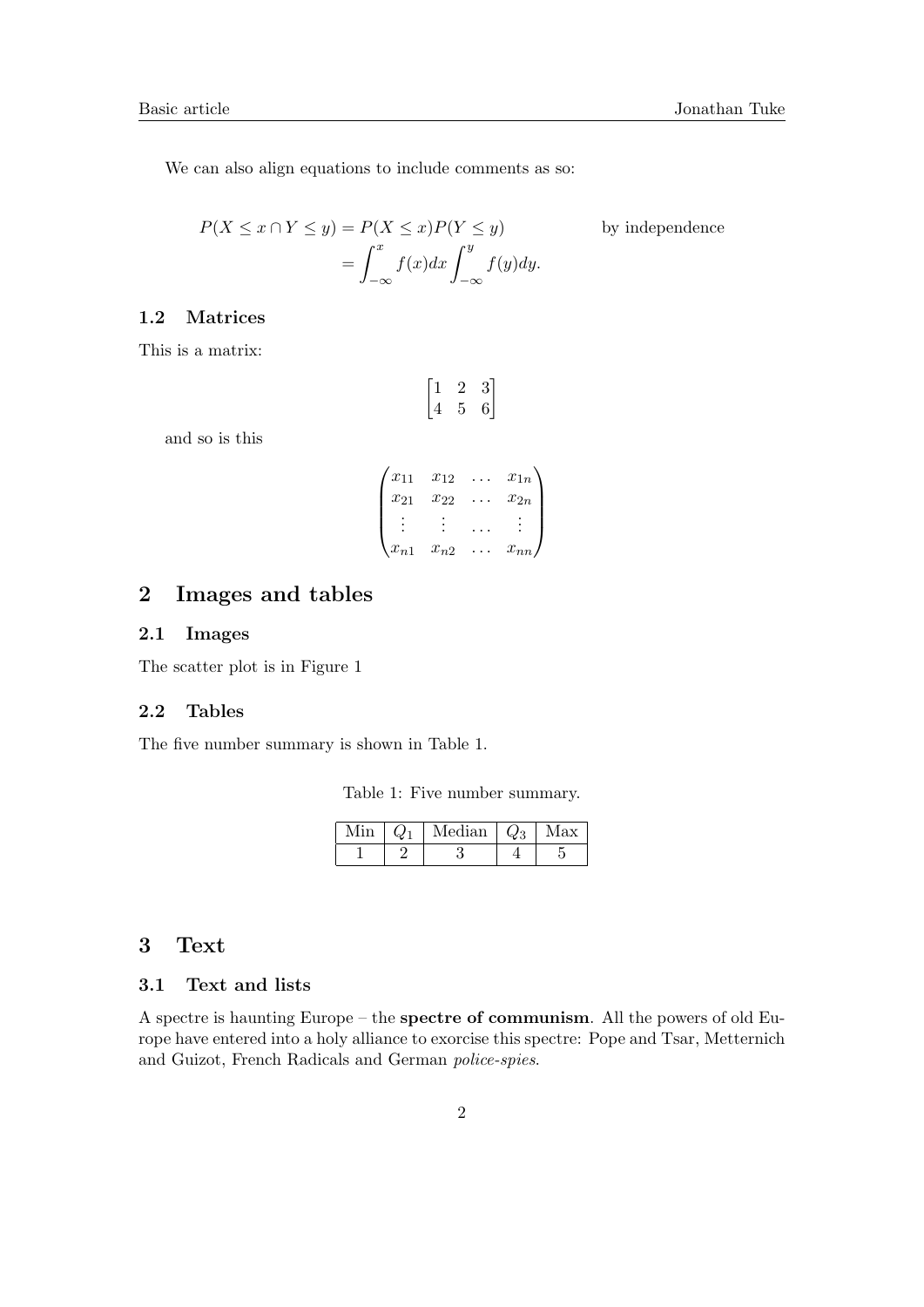

Figure 1: Scatter plot of x and y.

Where is the party in opposition that has not been decried as communistic by its opponents in power? Where is the opposition that has not hurled back the branding reproach of communism, against the more advanced opposition parties, as well as against its reactionary adversaries?

Two things result from this fact:

- 1. Communism is already acknowledged by all European powers to be itself a power.
- 2. It is high time that Communists should openly, in the face of the whole world, publish their views, their aims, their tendencies, and meet this nursery tale of the spectre of communism with a manifesto of the party itself.

To this end, Communists of various nationalities have assembled in London and sketched the following manifesto, to be published in the English, French, German, Italian, Flemish and Danish languages.

#### 3.2 Code

Code can also be inputed with verbatim

```
> x<-rnorm(1000)
> y<-rnorm(1000)
> plot(x,y)> plot(x,y)
```